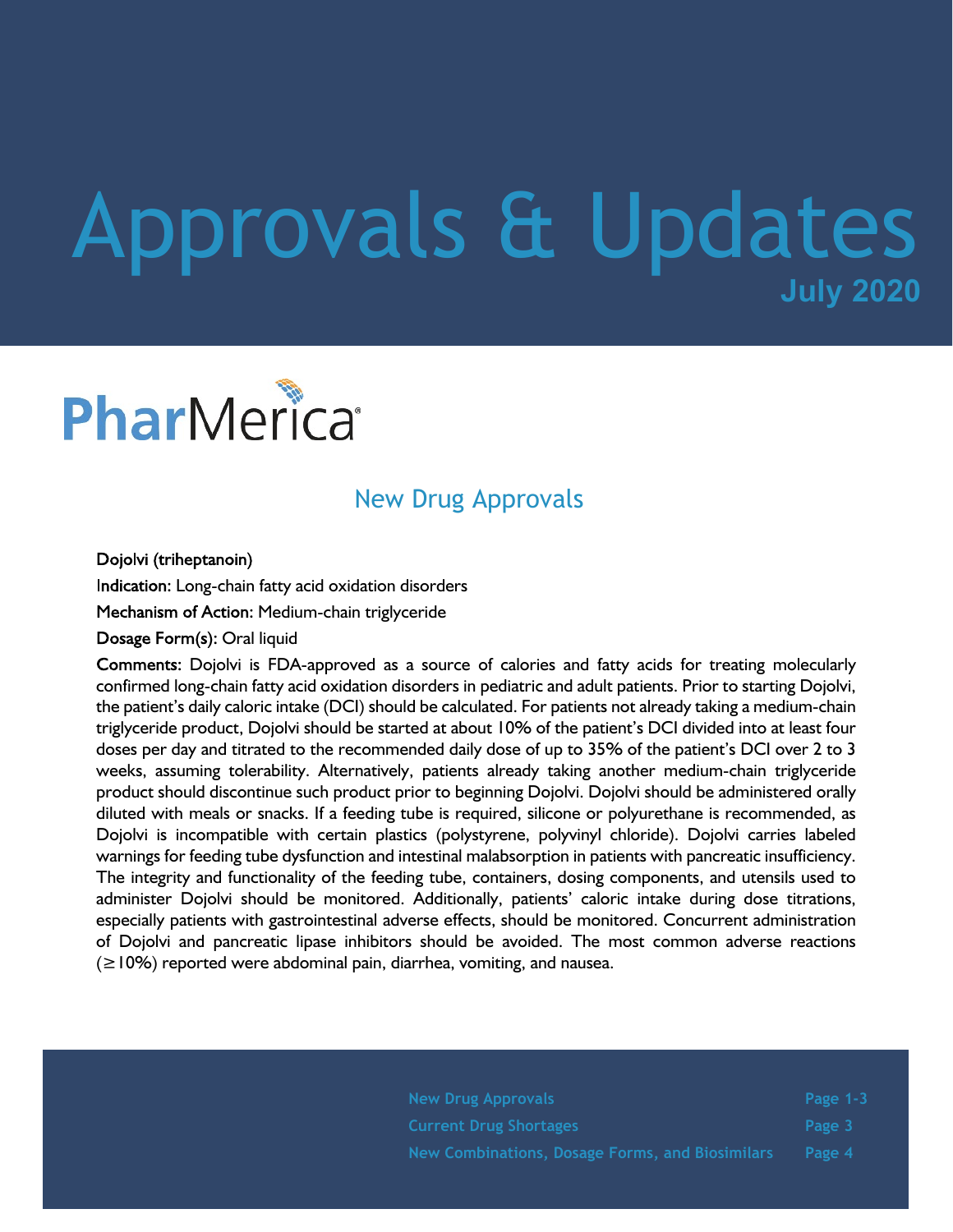## New Drug Approvals, Continued

Fintepla (fenfluramine)

Indication: Dravet syndrome-associated seizures

Mechanism of Action: Serotonin 5HT-2 receptor agonist

Dosage Form(s): Oral solution

Comments: Fintepla is FDA-approved for treating Dravet syndrome associated seizures in patients  $\geq$ 2 years old. The starting and maintenance dose of Fintepla is 0.1 mg/kg orally twice daily, and this can be increased weekly depending on efficacy and tolerability. If patients still require more seizure control, Fintepla can be increased to a maximum maintenance dose of 0.35 mg/kg twice daily (max daily dose of 26 mg); however, if such patients are on concomitant stiripentol and clobazam, the maximum maintenance dose of Fintepla is 0.2 mg/kg twice daily (max daily dose of 17 mg). Fintepla can be administered with or without food, and when discontinued, doses should be tapered down gradually to minimize the risk of increased seizure frequency and status epilepticus. Fintepla has a Boxed Warning for valvular heart disease and pulmonary arterial hypertension. As such, echocardiogram assessments are required before, during, and after Fintepla therapy, and Fintepla is only available through a Risk Evaluation and Mitigation Strategy (REMS) program. Fintepla carries labeled warnings for decreased appetite and weight, somnolence, sedation, and lethargy, suicidal behavior and ideation, withdrawal of antiepileptic drugs, serotonin syndrome, increase in blood pressure, and glaucoma. In addition to monitoring for signs and symptoms associated with all of Fintepla's labeled warnings, as previously mentioned, cardiac monitoring with an echocardiogram is necessary prior to starting, during, and after therapy. Electrocardiograms should be obtained every 6 months during therapy and 3 to 6 months after the last dose of Fintepla. Patients taking stiripentol and clobazam concurrently with Fintepla will require dose adjustments, and an increased Fintepla dose should be considered if taken concurrently with strong CYP1A2 and CYP2B6 inducers or rifampin. The most common adverse reactions  $(>=10\%$  and greater than placebo) reported were decreased appetite, somnolence, sedation, lethargy, diarrhea, constipation, abnormal echocardiogram, fatigue, malaise, asthenia, ataxia, balance disorder, gait disturbance, blood pressure increased, drooling, salivary hypersecretion, pyrexia, upper respiratory tract infection, vomiting, decreased weight, fall, and status epilepticus.

#### Uplizna (inebilizumab)

Indication: Neuromyelitis optica spectrum disorder (NMOSD)

Mechanism of Action: CD19-directed cytolytic antibody

Dosage Form(s): Injection

Comments: Uplizna is FDA-approved for treating NMOSD in anti-aquaporin-4 (AQP4) antibody positive adults. Active infection, Hepatitis B virus, quantitative serum immunoglobulins, and tuberculosis screening are required before starting Uplizna. Patients should be premedicated with a corticosteroid, antihistamine, and antipyretic prior to each Uplizna infusion. Further, Uplizna has to be diluted in 250 mL of 0.9% Sodium Chloride Injection before administration. The recommended starting dose is 300 mg intravenously (IV) followed by a second 300 mg IV dose 2 weeks later. Subsequent doses should occur 6 months after the first dose as a single 300 mg IV dose and continue every 6 months thereafter. Doses should be titrated to completion, taking about 90 minutes. Patients should be monitored during and for at least one hour after finishing the infusion. Uplizna carries labeled warnings for infusion reactions, infections, immunoglobulin levels, and fetal risk. Signs and symptoms of infection and progressive multifocal leukoencephalopathy should be monitored, and, as previously mentioned, active infection, Hepatitis B, and tuberculosis screening must occur prior to starting Uplizna. Additionally, quantitative serum immunoglobulins should be monitored, before, during, and after therapy until B-cell repletion. Caution is advised for concomitant administration of Uplizna with immunosuppressant drugs (corticosteroids) due to the potential for increased infection risk. The most common adverse reactions (>10% and greater than placebo) reported were urinary tract infection and arthralgia.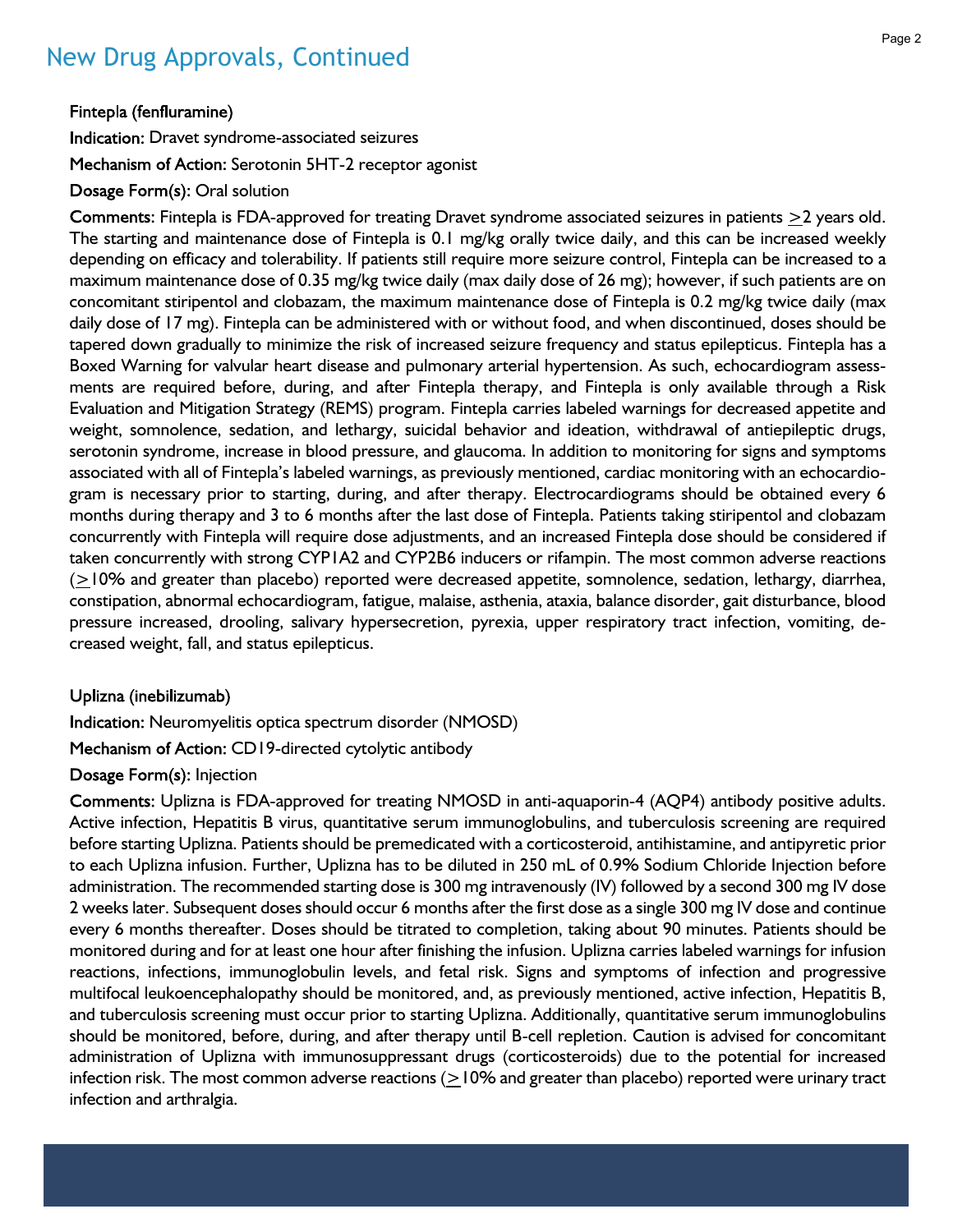## New Drug Approvals, Continued

Zepzelca (lurbinectedin)

Indication: Small cell lung cancer Mechanism of Action: Alkylating agent

#### Dosage Form(s): Injection

Comments: Zepzelca is FDA-approved for treating metastatic small cell lung cancer in adults with disease progression on or after platinum-based chemotherapy. Patients may need to be premedicated with corticosteroids and serotonin antagonists. The recommended dose is  $3.2$  mg/m<sup>2</sup> IV over 60 minutes every 21 days. Zepzelca carries labeled warnings for myelosuppression, hepatotoxicity, and embryo-fetal toxicity. Liver function tests should be monitored before and during therapy and as clinically indicated. Blood counts should also be monitored before initiating, because Zepzelca should only be administered if baseline neutrophil count is >1,500 cells/mm<sup>3</sup> and platelet count is  $\geq$ 100,000 /mm<sup>3</sup>. Depending on the severity of both monitoring parameters, Zepzelca doses may need to be withheld, reduced, or discontinued. Concomitant administration of Zepzelca with strong or moderate CYP3A inhibitors and inducers should be avoided. The most common adverse reactions and laboratory abnormalities (≥20%) reported with Zepzelca were leukopenia, lymphopenia, fatigue, anemia, neutropenia, increased creatinine, increased alanine aminotransferase, increased glucose, thrombocytopenia, nausea, decreased appetite, musculoskeletal pain, decreased albumin, constipation, dyspnea, decreased sodium, increased aspartate aminotransferase, vomiting, cough, decreased magnesium, and diarrhea.

### **Current Drug Shortages**

The following shortages have been recently identified by the FDA:

- ●Dexamethasone sodium phosphate injection
- ●Doxycycline hyclate injection
- ●Sertraline hydrochloride oral solution
- ●Timolol maleate ophthalmic solution

For additional information on drug shortages, please contact the Center for Drug Information & Evidence-Based Practice.